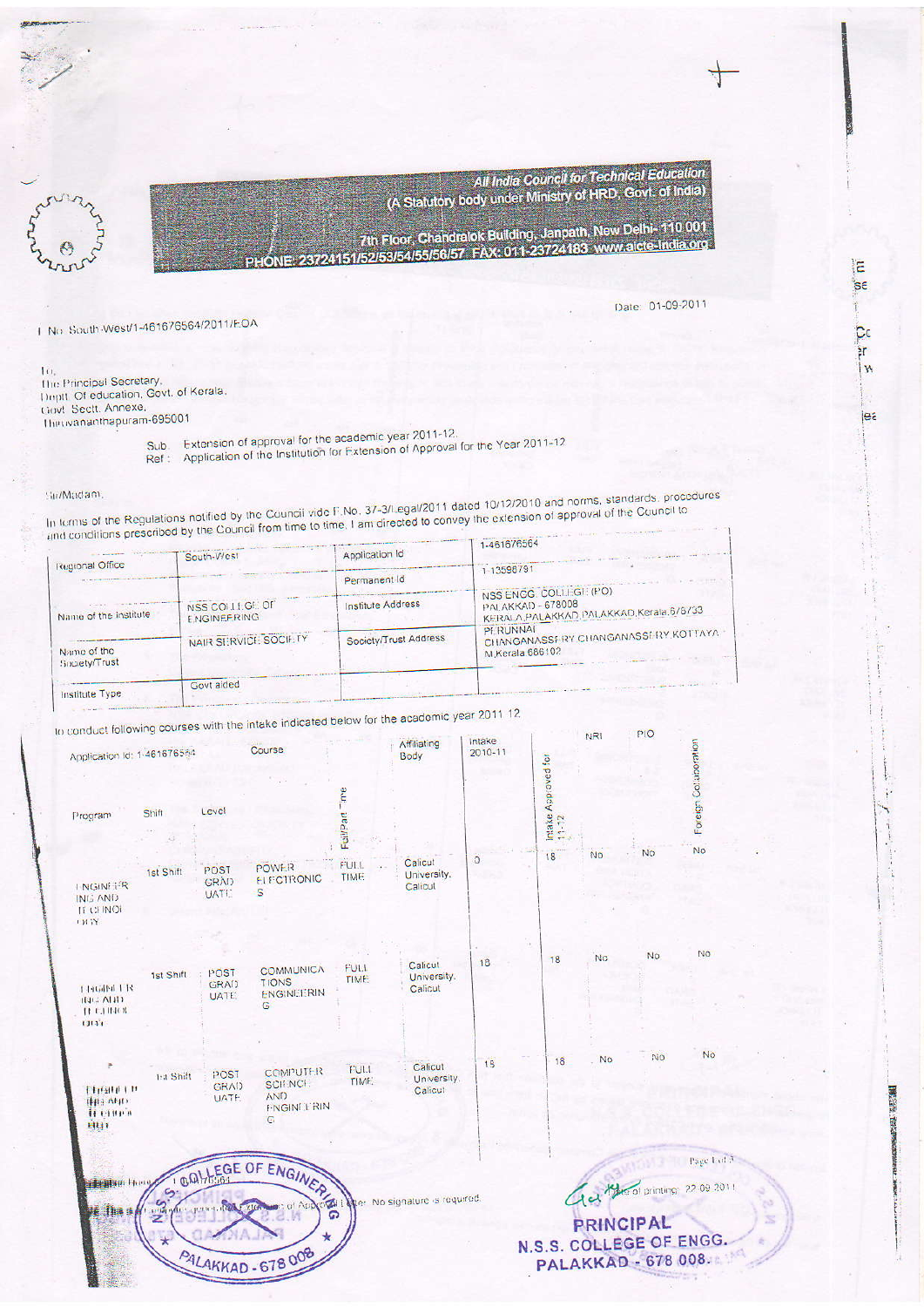All India Council for Technical Education<br>(A Statutory body under Ministry of HRD, Govt. of India) 10001

> $E$ **SE**

> > $\overline{\mathcal{C}}$ àr W

> > > jea



|  |  | 7th Floor, Chandralok Building, Janpath, New Delhi-110 001<br>TONE: 23724151/52/53/54/55/56/57 FAX: 011-23724183 www.aicte-India.org |
|--|--|--------------------------------------------------------------------------------------------------------------------------------------|
|  |  |                                                                                                                                      |
|  |  |                                                                                                                                      |
|  |  |                                                                                                                                      |

| Application Id: 1-461676564                          |                                           |                                         | Course                                                                                              | $\mathbb{R}^3$      | Affiliating<br>Body                | Intake<br>$2010 - 11$ |                              | <b>NRI</b>      | PIO       | Foreign Collaboration |
|------------------------------------------------------|-------------------------------------------|-----------------------------------------|-----------------------------------------------------------------------------------------------------|---------------------|------------------------------------|-----------------------|------------------------------|-----------------|-----------|-----------------------|
| Program                                              | Shift                                     | Level                                   |                                                                                                     | Full/Part Time      |                                    |                       | Intake Approved for<br>11-12 |                 |           |                       |
|                                                      |                                           |                                         |                                                                                                     |                     | Calicut                            | 90                    | 90                           | No              | <b>No</b> | No                    |
| I NGINETR<br>ING AND<br><b>IT CHINOL</b><br>OGY      | 1st Shift                                 | <b>UNDE</b><br>R<br>GRAD<br>UATE.       | CIVII.<br><b>ENGINEFRIN</b><br>G                                                                    | FULL<br>TIME.       | University.<br>Calicul             |                       |                              |                 |           |                       |
|                                                      |                                           |                                         | <b>MECHANICAL</b>                                                                                   | <b>FULL</b>         | Calicut                            | 90                    | 90                           | No              | No        | <b>No</b>             |
| <b>LNGINETR</b><br>ING AND<br><b>ILCHNOL</b><br>OGY. | 1st Shift                                 | <b>UNDE</b><br>R<br><b>GRAD</b><br>UATE | ENGINEERIN<br>G                                                                                     | <b>TIME</b>         | University.<br>Calicut             |                       |                              |                 |           |                       |
|                                                      |                                           |                                         |                                                                                                     |                     |                                    |                       | 90                           | No              | <b>No</b> | No                    |
| <b>ENGINEER</b>                                      | 1st Shift                                 | UNDE<br>R                               | ELECTRICAL.<br><b>AND</b><br>ELECTRONIC                                                             | FULL<br>TIME        | Calicut<br>University.<br>Calicut  | 90                    |                              |                 |           |                       |
| ING AND<br><b>IT CHINOI</b><br><b>OGY</b>            |                                           | <b>GRAD</b><br>UATE.                    | s<br>ENGINEERIN<br>Ġ                                                                                |                     |                                    |                       |                              |                 |           |                       |
| I NGINETR<br>ING AND<br><b>IT CHNOL</b>              | 1st Shift                                 | R                                       | <b>ELECTRONIC</b><br><b>UNDE</b><br>$S$ &<br><b>COMMUNICA</b><br>GRAD<br><b>TION ENGG</b><br>UATE   | <b>FULL</b><br>TIME | Calicut<br>University.<br>Calicut  | 90                    | 90                           | <b>No</b>       | No        | <b>No</b>             |
| OGY                                                  |                                           |                                         |                                                                                                     | FUI.I.              | Calicut                            | 60                    |                              | <b>No</b><br>60 |           | <b>No</b><br>No       |
| ING AND<br><b>ILCHNO</b><br><b>Yill</b>              | 1st Shift<br>I NGINETR                    | $\mathbb{R}$                            | <b>INSTRUMENT</b><br>UNDE<br><b>ATION AND</b><br>CONTROL<br><b>GRAD</b><br>ENGINEERIN<br>UATE:<br>G | <b>TIME</b>         | University.<br>Calicut             |                       |                              |                 |           |                       |
| $Yi$ $Y$                                             | I NGINETER<br>ING AND<br><b>11 CHINOI</b> | 1st Shift                               | COMPUTER<br><b>UNDE</b><br><b>SCIENCE</b><br>$\mathsf R$<br><b>AND</b><br><b>GRAD</b><br>UATE<br>G  | <b>ENGINEERIN</b>   | Calicut<br>FULL<br>TIME<br>Calicut | 60<br>University.     |                              | 60              | <b>No</b> | N<br>No               |

The above mentioned approval is subject to the condition that NSS COLLEGE OF ENGINEERING shall follow and adhere to the Regulations, guidelines and directions issued by AICTE from time to time and the undertaking / affidavit given by the institution along with the application submitted by the institution on portal.

 $\mathcal{A}$ 



N.S.S. COLLEGE OF ENGG. **PALAKKAD - 678 063.** ú **BOO STO- GANNAJI**